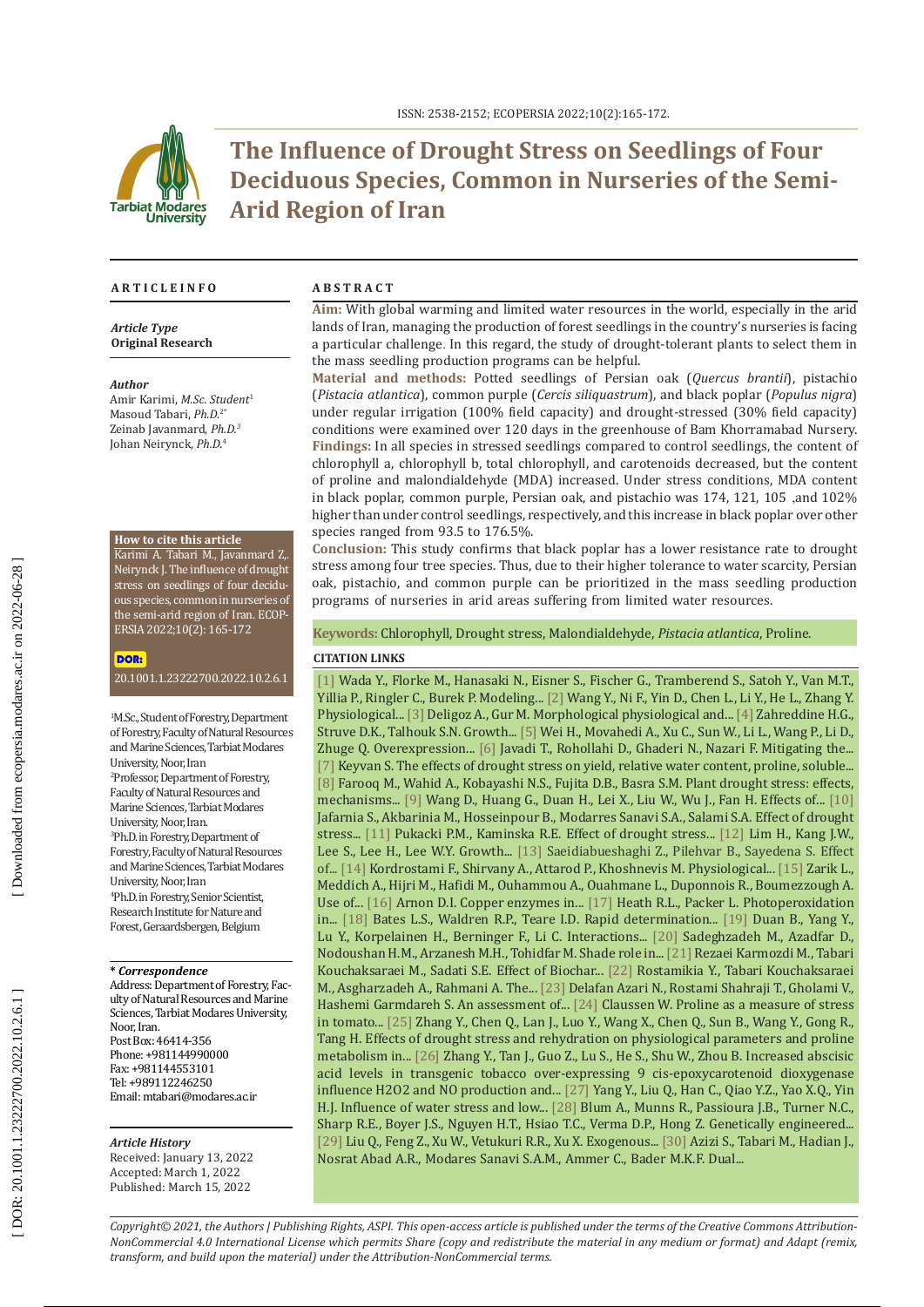## **Introduction**

Today, in many regions of the world, excessive use of surface water and increasing dependency on non-renewable groundwater reserves is growing. Undoubtedly, due to this trend, a significant contribution from water supply for various uses in the future will face a problem [1]. Drought stress is one of the chief environmental stresses which happens for different reasons such as reduced rainfall, increased salinity, cold, high and low temperatures, and high intensity of sunlight [2]. Drought stress occurs when the available water in the soil is reduced, and atmospheric conditions cause continuous water loss by transpiration or evaporation. It leads to physiological and metabolic changes and negatively affects the growth and development of plants, and even causes the death of plant species  $[3, 4]$ . In general, the response of plants to drought stress depends on their genetic structure, species type, stress intensity, and plant growth stages  $[1,5]$ . Drought stress due to several non-stomatal factors leads to reduction or even stopping the photosynthetic pigment synthesis [6], decreased growth respiration, stomatal conductance, enzyme disturbance, and proline accumulation [7]. Photosynthetic pigments (such as chlorophylls and carotenoids) are important indicators of drought stress in many plant species, as decreasing changes of these pigments in drought stress conditions are more in drought-sensitive plants [3]. Amino acid proline regulates the osmotic and enzymatic activity and accumulates in plants exposed to drought stress [8].

In an investigation on *Pinus taeda*, a 40-fold increase was reported in proline concentration of drought-stressed seedlings compared to nonstressed seedlings [9]. In some studies, increased proline accumulation has been mentioned as an index of drought stress sensitivity of plant species [6,8,10]. Malondialdehyde (MDA) is the primary marker of lipid peroxidation in cell membranes, as in water deficit conditions, oxidative damage to cell membranes results in a rise in MDA content <sup>[8]</sup>.

Numerous studies have been conducted about the effect of drought stress on pigment and biochemical traits of different forest species in various world regions  $[3,6,14]$ . Findings on *Lagerstroemia indica* seedlings showed that drought decreased chlorophyll and carotenoid contents but increased MDA and proline  $^{[2]}$ . In other research, a higher accumulation of MDA and proline affected by drought stress was observed in seedlings of two Iranian oak populations *(Quercus brantii*) [11]. In seedlings of *Pinus massoniana*, lower contents of chlorophyll a and chlorophyll b and, in contrast, higher contents of proline and MDA were obtained in drought-stressed seedlings [10]. Findings on *Picea abies* seedlings revealed that plant pigments such as chlorophyll a, chlorophyll b, total chlorophyll, and carotenoids decreased with increasing drought stress [12]. Likewise, a decrease in the content of chlorophyll and carotenoid of *Quercus acuminata* [13] and an increase in MDA *Cercis siliquastrum* [14] under the effect of drought stress was reported. In another study [15], drought stress led to a decrease of chlorophyll a, chlorophyll b, and total chlorophyll content and an increase of proline content in *Robinia pseudoacacia* seedlings. Evaluation of plant drought tolerance is possible by adopting strategies such as screening via the response of photosynthetic pigments and biochemical characters. However, mass production of tolerant plant species is considered a suitable approach for [afforestation](https://onlinelibrary.wiley.com/doi/abs/10.1002/ldr.3377) management in drought status [8].

*Quercus brantii* (Persian oak), *Pistacia atlantica* (pistachio), *Cercis siliquastrum* (common purple), and *Populus nigra* (black poplar) are species their seedling production is common in forest nurseries of Iran, especially in western parts (Zagros region), which is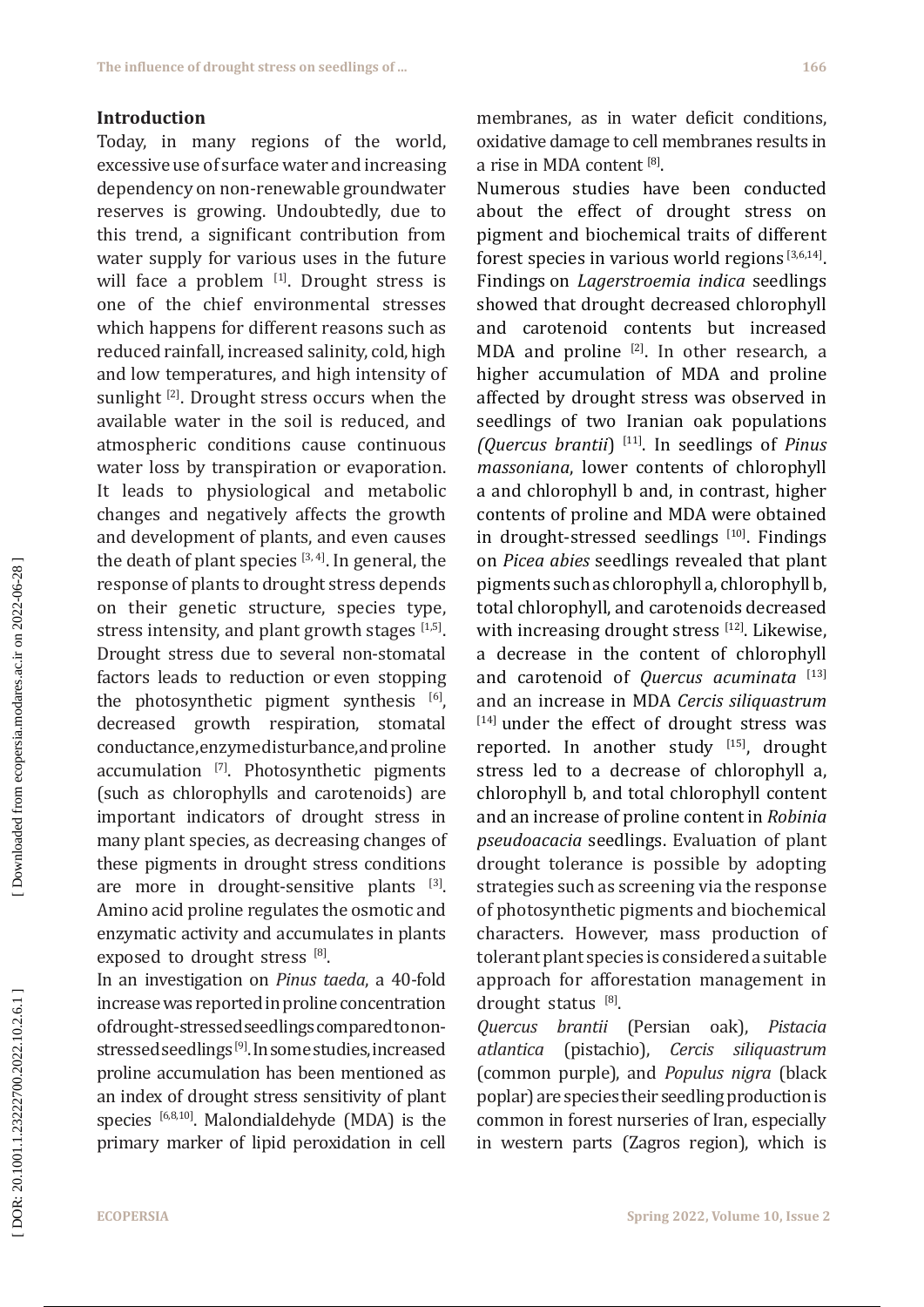

**Figure1)** Bam Khorramabad nursery, Lorestan Province, Iran.

faced water shortage problems. So, several million seedlings of these tree species are used annually in programs for the restoration of forest habitats and the development of parks and green spaces in various parts of the country. The study of biochemical mechanisms of seedlings produced in forest nurseries can be important in selecting drought-resistant species and the realization of optimal irrigation management. However, according to the recent literature, there is insufficient information about the effects of drought stress on the biochemical responses of the above four tree species. Thus, the main question of the present investigation is as follows: What is the response of biochemical traits of the studied species to drought stress?

## **Material & Methods**

For the present study, two-year-old uniform seedlings (stem height of 40 ± 5 cm and root collar diameter of 8 ± 2 mm) of Persian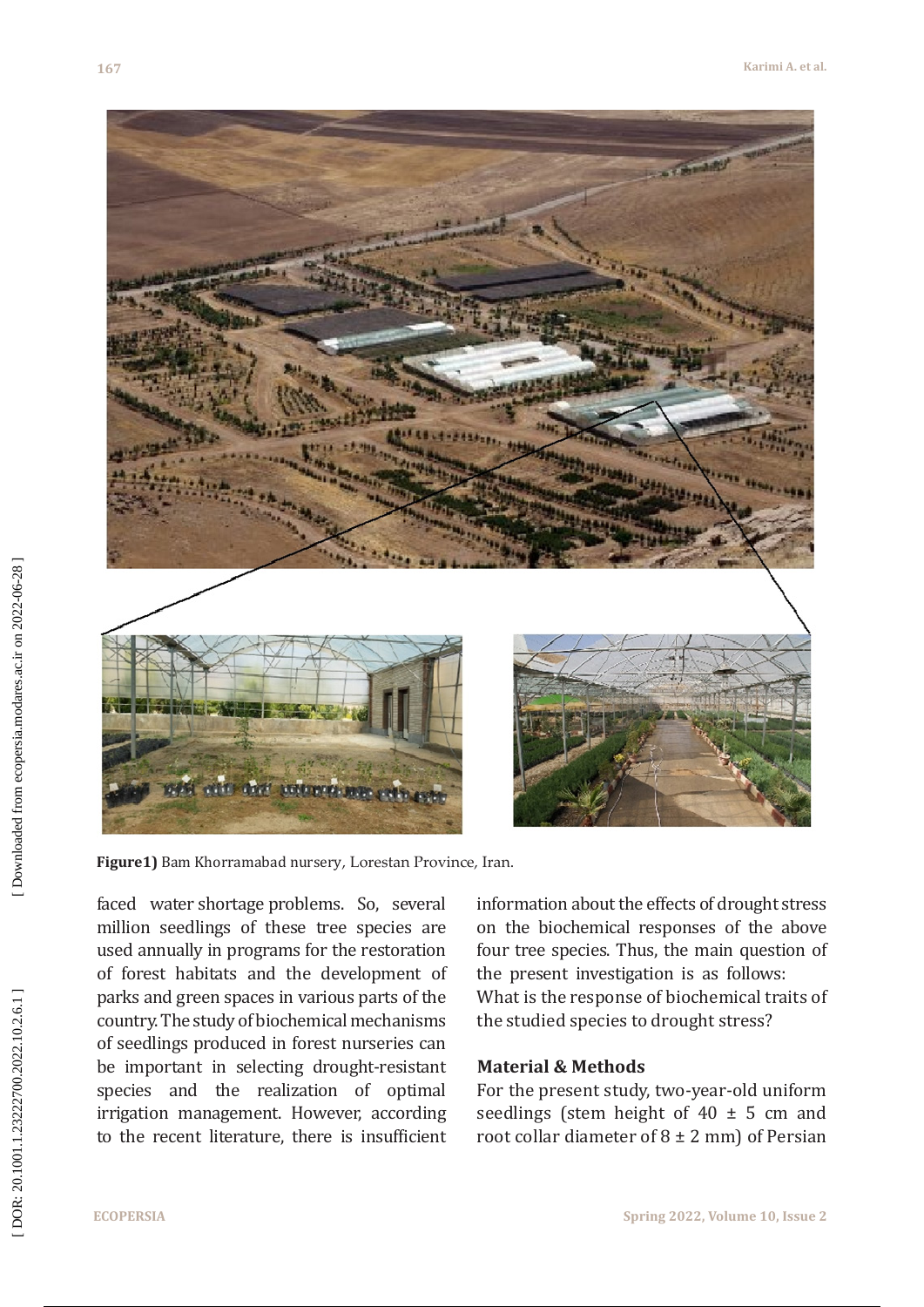oak, pistachio, purple and black poplar (72 seedlings of each species) were investigated in Khorramabad nursery, western Iran, (Lan  $48^{\circ}$  23  $34^{\circ}$  Lat  $33^{\circ}$  27  $45^{\circ}$  1390 m a. s. l.). Drought stress was applied as two levels of watering regimes, 100% field capacity (regular irrigation or control) and 30% field. capacity (FC) with three replications. The experiment was conducted in a greenhouse under controlled conditions, including a light period of 12 hours, a mean temperature of 23 ± 7 °C, and optical photosynthetic radiation of 1200 μmol m<sup>-2</sup> S<sup>-1</sup> for 120 days period.

To determine soil field capacity and amount of water required for pots at each level of watering regime, the method of Zarik et al. [16] was performed. At the end of the experiment period, plant pigments including chlorophyll a, chlorophyll b, total chlorophyll, and carotenoid (in mg.g<sup>-1</sup> fresh weight) were measured using the method of Arnon [17]. MDA content was determined following the procedure of Heath and Packer<sup>[18]</sup>. Free proline content was measured as described by Bates et al.<sup>[19]</sup>.

Data analysis was performed using SPSS

software ver. 26 (SPSS Inc., Chicago, IL, USA). The normality and homogeneity of variance of the data were determined using the Kolmogorov-Smirnov test and Levene test, respectively. The effect of drought stress and plant type was evaluated using two-way ANOVA. Duncan's multiple range test ( $p = 0.05$ ) was used to compare means. Chlorophyll a was compared by Student's t-test in two irrigation levels in each species.

## **Findings**

According to Table 1, the effect of irrigation regime and species type and the interaction effect of irrigation regime × species type on chlorophyll b, carotenoids, proline, and MDA were significant. Chlorophyll a was only affected by the irrigation regime (Table 1). Irrigation level and the interaction of irrigation regime × species type significantly affected the chlorophyll a/b and total chlorophyll. The total chlorophyll/carotenoid ratio was influenced by species type and the interaction of irrigation regime × species type (Table 1).

In each plant species, drought stress (30% FC) as compared with control (100% FC) resulted

**Table 1)** Two -way ANOVA of irrigation level and species type on measured variables *.*

| <b>Variables</b>                 | <b>Irrigation level</b> |                       | <b>Species type</b> |                     | Irrigation level × species type |                    |
|----------------------------------|-------------------------|-----------------------|---------------------|---------------------|---------------------------------|--------------------|
|                                  | <b>F-value</b>          | <b>Significant</b>    | <b>F-value</b>      | <b>Significant</b>  | <b>F-value</b>                  | <b>Significant</b> |
| Chlorophyll a                    | 218.138                 | $0.000*$              | 1.239               | 0.328 <sup>ns</sup> | 1.112                           | $0.373^{ns}$       |
| Chlorophyll b                    | 191.890                 | $0.000*$              | 3.454               | $0.042^*$           | 7.405                           | $0.002^*$          |
| Chlorophyll a/b                  | 18.300                  | $0.001*$              | 0.810               | 0.503 <sup>ns</sup> | 3.850                           | $0.030*$           |
| <b>Total Chlorophyll</b>         | 630.825                 | $0.000*$              | 1.780               | 0.191 <sup>ns</sup> | 5.414                           | $0.009*$           |
| Carotenoid                       | 285.441                 | $0.000*$              | 16.525              | $0.000*$            | 6.875                           | $0.003*$           |
| Total Chlorophyll/<br>carotenoid | 0.850                   | $0.370$ <sup>ns</sup> | 10.240              | $0.001*$            | 4.850                           | $0.014*$           |
| Proline                          | 357.751                 | $0.000*$              | 50.338              | $0.000*$            | 36.395                          | $0.000*$           |
| <b>MDA</b>                       | 218.403                 | $0.000*$              | 34.656              | $0.000*$            | 10.461                          | $0.000*$           |

\* and ns symbols indicate significance at the 5% level and no significance, respectively.

Downloaded from ecopersia.modares.ac.ir on 2022-06-28]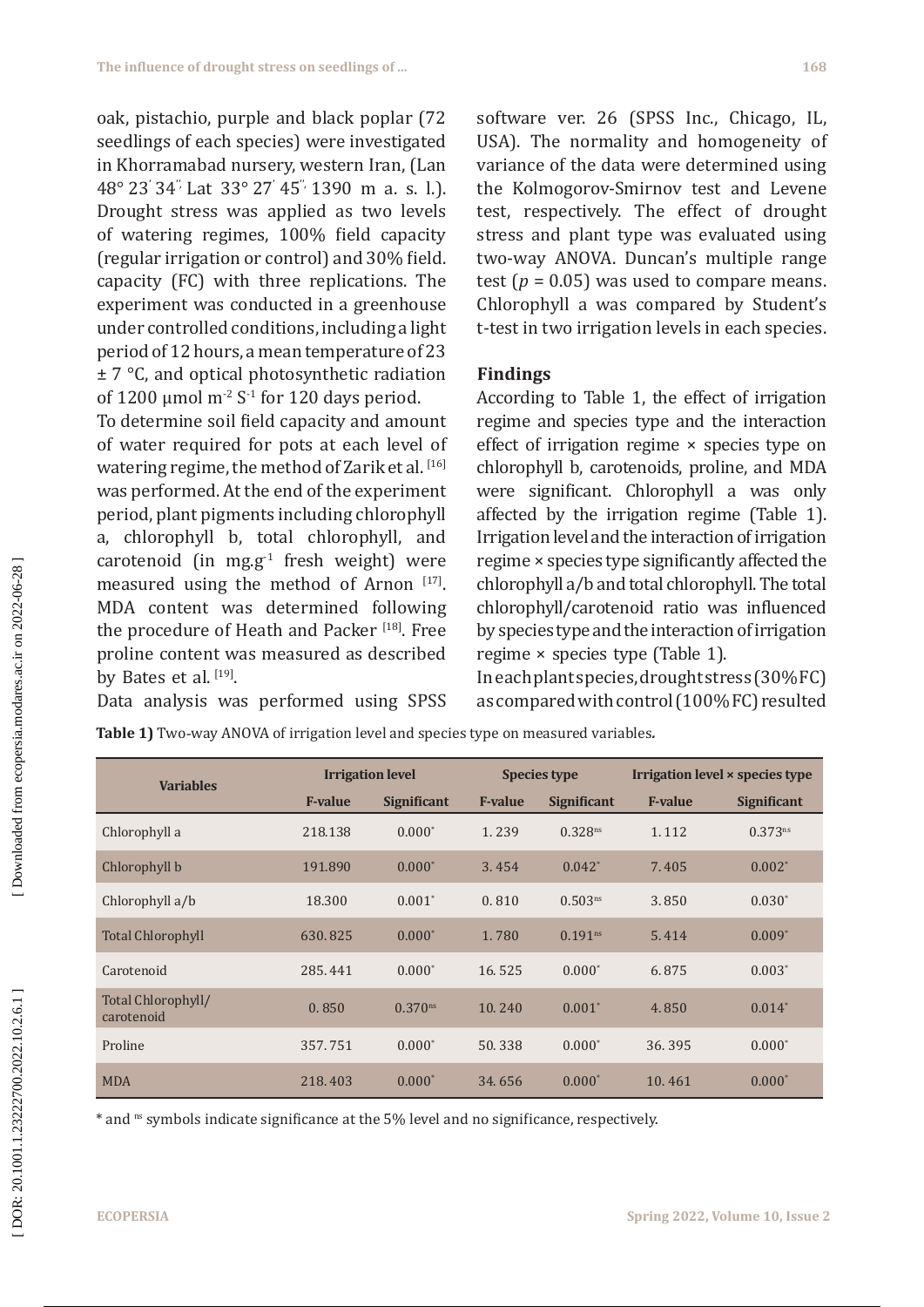**Table 2)** Comparison of means ( $\pm$  standard deviation) (mg.  $g^{-1}$  FW) of variables measured as affected by drought stress and species type

|                                     | <b>100% FC</b>                   |                                     |                               |                         | 30% FC                           |                              |                                                                      |                         |
|-------------------------------------|----------------------------------|-------------------------------------|-------------------------------|-------------------------|----------------------------------|------------------------------|----------------------------------------------------------------------|-------------------------|
| <b>Variables</b>                    | <b>Quercus</b><br><b>brantii</b> | <b>Pistacia</b><br><i>atlantica</i> | <b>Cercis</b><br>siliquastrum | <b>Populus</b><br>nigra | <b>Quercus</b><br><b>brantii</b> | <b>Pistacia</b><br>atlantica | <b>Cercis</b><br>siliquastrum                                        | <b>Populus</b><br>nigra |
| Chlorophyll a                       | $0.92 \pm 0.06*$                 | $0.81 \pm 0.06*$                    | $0.97 \pm 0.09*$              | $0.94\pm0.13*$          | $0.56 \pm 0.04$                  | $0.48 \pm 0.17$              | $0.42 \pm 0.05$                                                      | $0.39 \pm 0.02$         |
| Chlorophyll b                       | $0.96 \pm 0.16 h$                | $1.35 \pm 0.18a$                    | $0.89\pm0.13b$                | $0.95 \pm 0.14$         | $0.49 \pm 0.08c$                 | $0.24 \pm 0.09d$             | $0.28 \pm 0.08$ cd                                                   | $0.31 \pm 0.10$ cd      |
| <b>Total Chlorophyll</b>            | $1.89 \pm 0.10 b$                | $2.16 \pm 0.19a$                    | $1.86 \pm 0.06$               | $1.90 \pm 0.02$         | $0.92 \pm 0.07c$                 | $0.67 \pm 0.08d$             | $0.70 \pm 0.12d$                                                     | $0.76 \pm 0.17c$        |
| Cartenoid                           | $0.63 \pm 0.07 b$                | $0.42 \pm 0.04$ d                   | $0.75 \pm 0.05a$              | $0.54 \pm 0.07c$        | $0.26 \pm 0.05e$                 | $0.19 \pm 0.02$ f            | $0.26 \pm 0.04e$                                                     | $0.23 \pm 0.04e$        |
| Chlorophyll a/b                     | $0.99 \pm 0.21$ bc               | $0.61 \pm 0.09c$                    | $1.13 \pm 0.29$ bc            | $1.02 \pm 0.31$ bc      | $1.16\pm0.12$ bc $2.14\pm0.70$ a |                              | 1.58±0.45ab 1.49±0.42ab                                              |                         |
| Total<br>chlorophyll/<br>carotenoid | $3.03 \pm 0.35$ bc               | $5.12 \pm 0.20a$                    | $2.49 \pm 0.21c$              | $3.55 \pm 0.42$         | $3.63 \pm 0.76$ h                | $3.59 \pm 0.55$ b            | $2.86\pm0.99$ bc $3.32\pm0.10$ bc                                    |                         |
| Proline                             | $0.60 \pm 0.07d$                 | $0.59 \pm 0.11 d$                   | $0.58 \pm 0.03$ d             | $0.66 \pm 0.07$ d       | $0.90 \pm 0.04c$                 | $0.98 \pm 0.08$ bc           | $1.06 \pm 0.05 b$                                                    | $1.75 \pm 0.10a$        |
| <b>MDA</b>                          | $4.95 \pm 1.20$ d                | $6.19 \pm 1.66$ d                   | $6.42 \pm 0.90$ d             | $10.08 \pm 1.36c$       |                                  |                              | $9.98\pm1.96c$ 12.66 $\pm$ 2.68b 14.21 $\pm$ 1.77b 27.59 $\pm$ 3.02a |                         |

\* In chlorophyll a, row indicates a significant difference between two irrigation levels of each species, using the T-test. Using the Duncan test, different English lowercase letters in each row indicate significant differences among eight water deficit-species type treatments.

**Table 3)** Amount and percentage increase in proline and MDA content (mg.  $g^{-1}$ . FW) of each species between two field capacities, and percentage increase in *Populus nigra* compared to other species.

| <b>Variables</b>      | <b>Tree species</b> | FC<br>100% | <b>FC</b><br>30% | Increase of<br>amount<br>between two<br><b>levels</b> | Percentage of increase of<br>30% FC over 100% FC | Increase of the amount<br>of Fc 30% of P. nigra over<br>other species $(\% )$ |
|-----------------------|---------------------|------------|------------------|-------------------------------------------------------|--------------------------------------------------|-------------------------------------------------------------------------------|
| Proline<br><b>MDA</b> | Populus nigra       | 0.66       | 1.75             | 1.09                                                  | 165                                              |                                                                               |
|                       | Cercis siliquastrum | 0.58       | 1.06             | 0.48                                                  | 82                                               | 65.1                                                                          |
|                       | Pistacia atlantica  | 0.59       | 0.98             | 0.39                                                  | 66                                               | 78.6                                                                          |
|                       | Quercus brantii     | 0.60       | 0.90             | 0.30                                                  | 50                                               | 94.4                                                                          |
|                       | Populus nigra       | 10.08      | 27.59            | 17.51                                                 | 174                                              |                                                                               |
|                       | Cercis siliquastrum | 6.42       | 14.21            | 7.79                                                  | 121                                              | 93.5                                                                          |
|                       | Pistacia atlantica  | 6.19       | 12.66            | 3.79                                                  | 105                                              | 117.9                                                                         |
|                       | Quercus brantii     | 4.95       | 9.98             | 5.03                                                  | 102                                              | 176.5                                                                         |

in a decrease in chlorophyll a, chlorophyll b, total chlorophyll and carotenoids, and an increase in proline and MDA (Table 2). Under drought stress conditions, the lowest concentration of chlorophyll b and  $carotenoid content (0.24 and 0.19 mg.g<sup>-1</sup>).$ FW, respectively) and the highest value of

chlorophyll a/b (2.14) were recorded in *Pistacia atlantica*. Also, the lowest content of total chlorophyll allocated to *Pistacia atlantica* and *Cercis siliquastrum* (0.67 and  $0.70$  mg.g<sup>-1</sup> FW, respectively) and the highest amount of total chlorophyll/carotenoid ratio obtained for *Quercus brantii* and *Pistacia*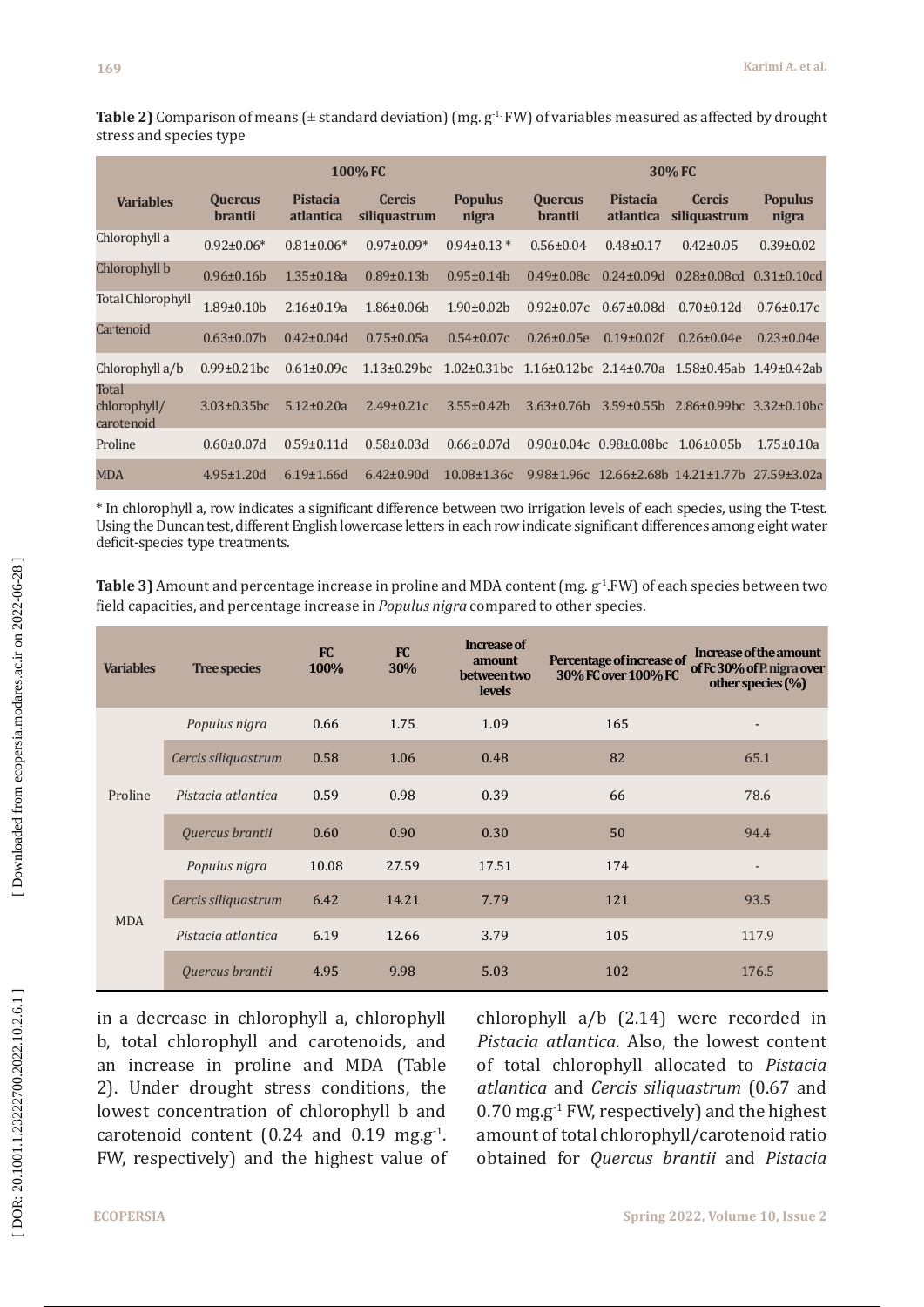*atlantica* (3.63 and 3.59, respectively). The highest values of proline and MDA (1.75 and  $27.59$  mg.g<sup>-1</sup>.FW, respectively) were observed for *Populus nigra* (Table 2). In wellirrigated treatment, the highest amount of chlorophyll b, total chlorophyll, and total chlorophyll/carotenoid belonged to *Pistacia atlantica* (1.35 and 2.16 mg.g-1.FW and 5.12, respectively) (Table 2).

The increased rate of proline in stressed seedlings with 30% field capacity compared to well-irrigated seedlings in *Populus nigra*, *Cercis siliquastrum*, *Pistacia atlantica*, and *Quercus brantii* was 165%, 83%, 66%, and 50%, respectively (Table 3). This increase for the proline of the above species was 1.09, 0.48, 0.30, and 0.39 mg.g $^{-1}$ . FW, respectively. Also, under drought stress, the percentage increase of MDA level in *Populus nigra* seedlings compared to *C. siliquastrum*, *P. atlantica*, and *Q. brantii* was 93.5%, 117.9%, and 176.5%, respectively (Table 3).

## **Discussion**

Plant adaptation to water scarcity is formed through different physiological and biochemical responses. These collective responses lead to an adjustment in the growth rate of plants as an adaptive response for survival  $[20]$ . Similar to the findings reported on *Pinus massoniana* [10], *Picea abies* [12], *Robinia pseudoacacia* [15], and Pistacia atlantica<sup>[21]</sup>, the four species of our study responded to increased drought stress with reductions in chlorophyll a, chlorophyll b, total chlorophyll and carotenoid. In well-irrigated treatment (100% FC), the highest amount of carotenoid was related to *C. siliquastrum* seedlings, and the highest content of chlorophyll b and total chlorophyll<br>was recorded for *Pistacia atlantica* was recorded for *Pistacia atlantica* seedlings. Chlorophyll is a major component of chloroplasts and an important indicator of oxidative stress. It plays a critical role in photosynthesis and declines as drought stress increases [8]. Under drought stress, the increasing levels of radicals and other ROSs (oxidative stress) undermine chloroplasts, leading to chlorophyll degradation and reduction of membrane permeability  $[12]$ . These combinations disturb chlorophyll and decline pigments production  $[15,22,23]$ . The other possible reason behind the reduction in chlorophyll content under water deficit conditions is enhanced activities of<br>chlorophyllase (chlorophyll-degrading (chlorophyll-degrading enzyme)  $\left| \frac{2,10}{1} \right|$  The ratio of total chlorophyll to carotenoid was not affected by drought stress in our study, as indicated by the uniform sensitivity of both pigments to drought stress.

Carotenoids are responsible for scavenging singlet oxygen; hence, plant carotenoid levels have been suggested to measure their tolerance. Drought stress caused a substantial loss of photosynthetic reaction centers. The carotenoid loss was expected since carotenoids are mainly associated with photosynthetic reaction centers [11,23,24].

Similar to results on *Pinus eldarica* [24], *Cercis siliquastrum* [14], *Quercus brantii* [11], and *Lagerstroemia indica* [2], in the current investigation, drought stress caused an increase of proline in all tested plant species. Also, the maximum proline accumulation observed in stressed seedlings of *P. nigra* was more than that in the other three species. Proline is a regulator of osmotic potential and a protective agent for the structure of organs and membranes of plant cells [11]. The rate of proline accumulation in plant cells depends on plant species and stress intensity [25].

Consistent with the findings on *L.indica* [2], in the current investigation, the carotenoid content was reduced in stressed seedlings compared to control seedlings of all the examined species. Basically, in plants, to increase adaptation to drought stress, part of the carotenoid is decomposed and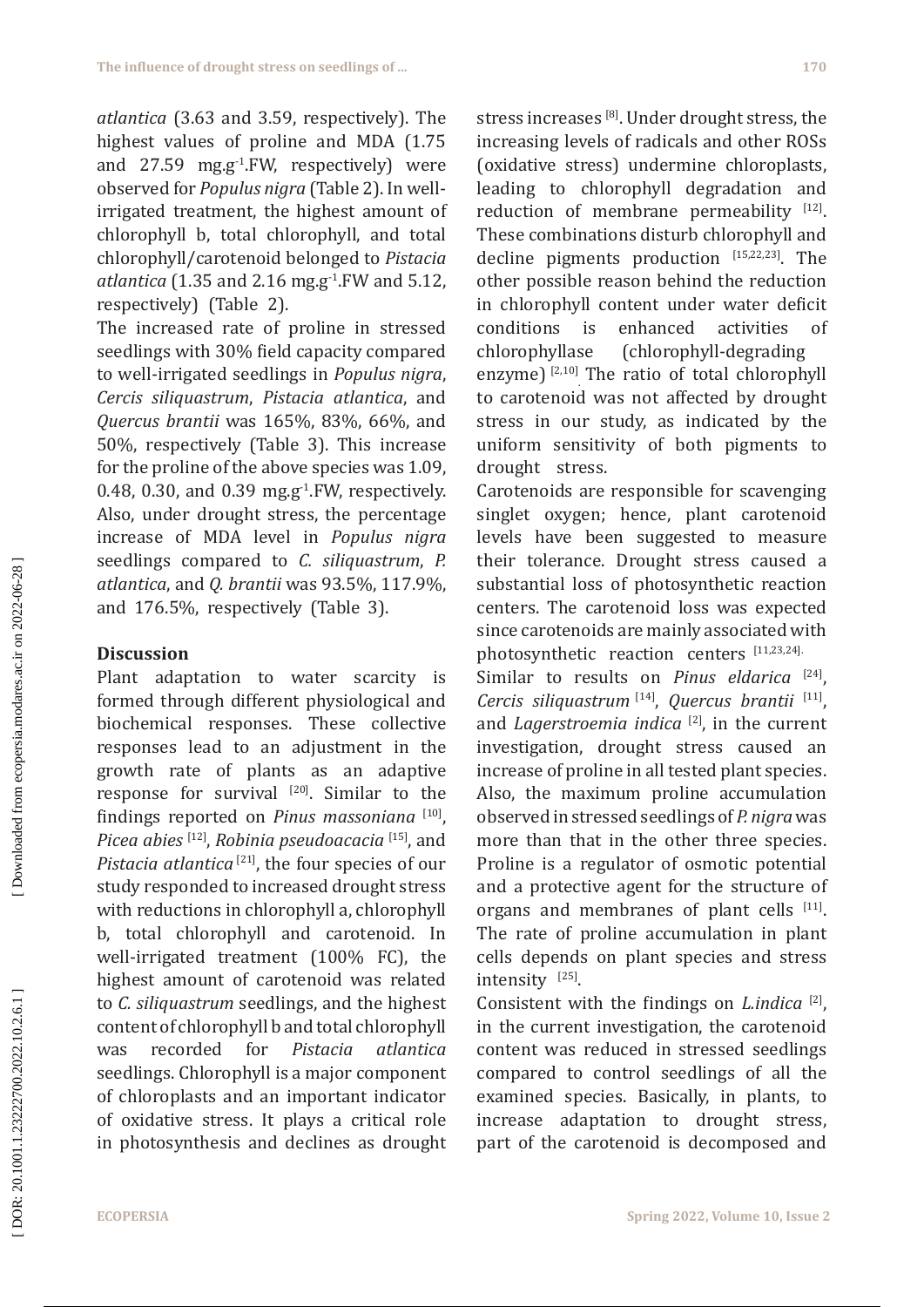converted to abscisic acid, reducing the content of carotenoids in the plant [26]. This is while the [carbon use efficiency](https://www.sciencedirect.com/science/article/pii/S0038071701001018) and increased [production](https://journals.asm.org/doi/abs/10.1128/AEM.05008-11) of ethanol and lactate under water deficit diminish the synthesis of carotenoids and chlorophyll [14]. It may also be stated that the production of ROSs under drought stress has deleterious effects on carotenoid content, especially in high concentrations. The accumulation of these compounds, such as superoxide radicals, hydrogen peroxide, and hydroxyl radicals, causes the destruction and decomposition of carotenoids [2,27].

Similar to reports made on *Q. acutissima*<sup>[13]</sup> and *C. siliquastrum* [14], our findings showed that the MDA of all studied species was related directly to drought status. Also, the highest amount of MDA was obtained in *P. nigra* seedlings under drought stress. In general, the common response of plants to oxidative stress is associated with lipid membrane peroxidation or the increase of the content of MDA [11]. In other words, under stress, overproduction of ROSs causes oxidative damage, which ultimately leads to plant death. In other words, under stress, overproduction of ROSs causes oxidative damage, which ultimately leads to plant death. Since the increase of MDA content is directly connected to the degree of sensitivity of plant species  $_{[28,29,30,31]}$ , it can be noted that in our study, *Populus nigra* is more sensitive against drought stress than other species due to the higher content of MDA.

## **Conclusion**

Generally, findings of the present study show a decrease in photosynthetic pigments rate and an increase in proline and MDA content in all studied species under drought conditions. Under water deficit, a substantial increase of MDA in *P. nigra,* compared to *Q. brantii*, *P. atlantica*, and *C. siliquastrum*, was detected. Thus, it is suggested that in arid regions of the country, in forest nurseries facing water shortage, mass seedling production of *P. nigra* to be less prioritized than *Q. brantii*, *P. atlantica*, and *C. siliquastrum* due to its low tolerance to water scarcity.

**Conflict of Interest:** The author states that there are no conflicts of interest regarding the publication of this manuscript.

**Ethical Permissions:** Not declared by the authors.

**Funding/Support:** Not declared by the authors.

## **References**

- 1. Wada Y., Florke M., Hanasaki N., Eisner S., Fischer G., Tramberend S., Satoh Y., Van M.T., Yillia P., Ringler C., Burek P. Modeling global water use for the 21st century: The Water Futures and Solutions (WFaS) initiative and its approaches. Geosci. Model Dev. 2016;9(1):175-222.
- 2. Wang Y., Ni F., Yin D., Chen L., Li Y., He L., Zhang Y. Physiological Response of *Lagerstroemia indica (L.)* Pers. Seedlings to Drought and Rewatering. Trop. Plant Biol. 2021;14(4):360-370.
- 3. Deligoz A., Gur M. Morphological physiological and biochemical responses to drought stress of Stone pine (*Pinus pinea* L.) seedlings. Acta Physiol. Plant 2015; 37(11):1-8.
- 4. Zahreddine H.G., Struve D.K., Talhouk S.N. Growth and nutrient partitioning of containerized *Cercis siliquastrum* L. under two fertilizer regimes. Sci. Hortic. 2007; 112(1):80-88.
- 5. Wei H., Movahedi A., Xu C., Sun W., Li L., Wang P., Li D., Zhuge Q. Overexpression of PtHMGR enhances drought and salt tolerance of poplar. Ann. Bot. (Oxford, U. K.). 2020; 125(5):785-803.
- 6. Javadi T., Rohollahi D., Ghaderi N., Nazari F. Mitigating the adverse effects of drought stress on the morpho-physiological traits and anti-oxidative enzyme activities of Prunus avium through β-amino butyric acid drenching. Sci. Hortic. (Amsterdam, Neth.). 2017; 218(1):156-163.
- 7. Keyvan S. The effects of drought stress on yield, relative water content, proline, soluble carbohydrates, and chlorophyll of bread wheat cultivars. J. Anim. Plant Sci. 2010; 8(3):1051-1060.
- 8. Farooq M., Wahid A., Kobayashi N.S., Fujita D.B., Basra S.M. Plant drought stress: effects, mechanisms, and management. Sustain. Agric. 2009;1(1):153-188.
- 9. Wang D., Huang G., Duan H., Lei X., Liu W., Wu J., Fan H. Effects of drought and nitrogen addition on growth and leaf physiology of *Pinus massoniana*